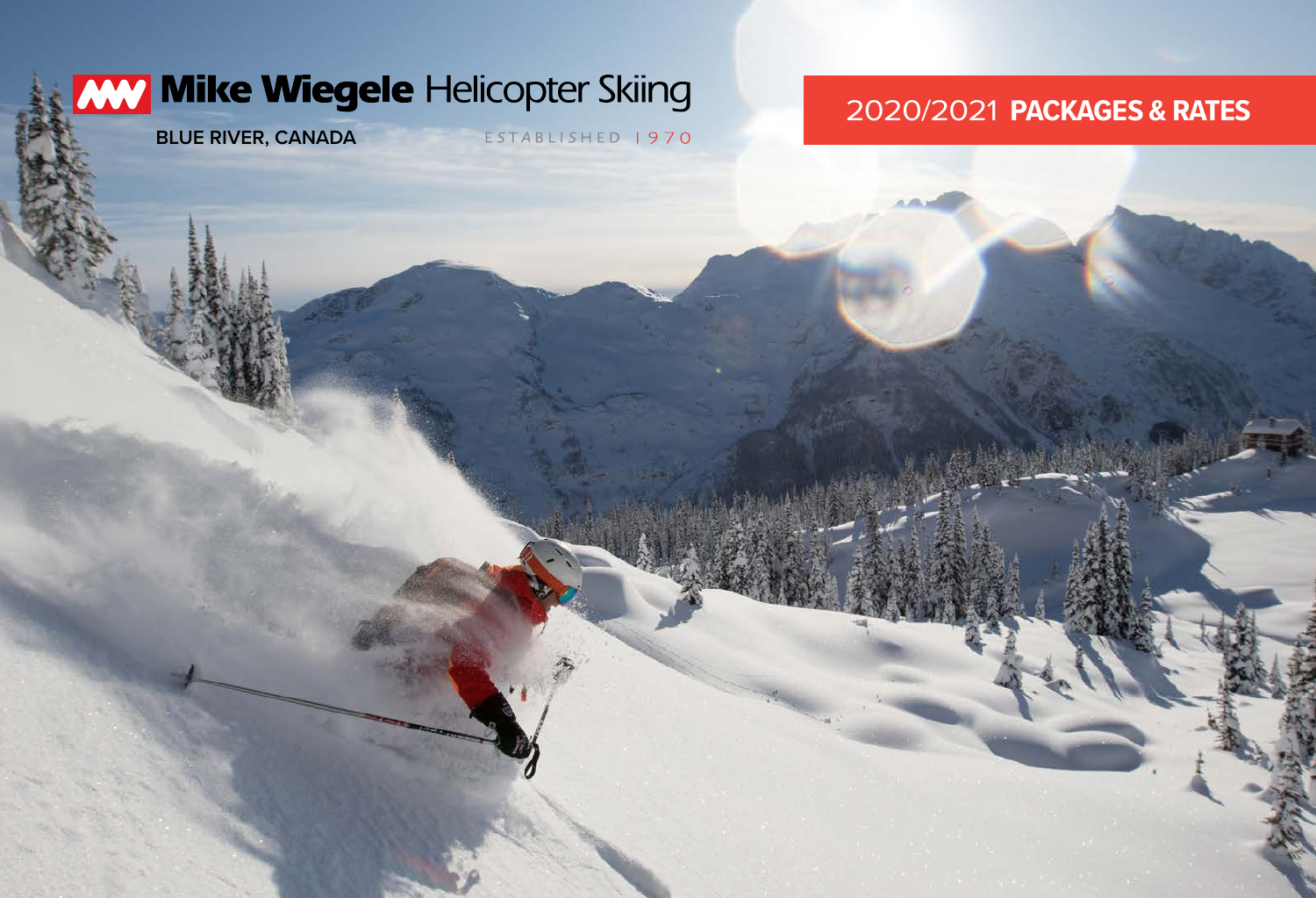## Deluxe Package **FOR STRONG INTERMEDIATE TO ADVANCED SKIERS**





The Mike Wiegele Helicopter Skiing (MWHS) Heli-Ski Questionnaire you fill out before arrival, helps us to determine what kind of skiing group will be best for you. Groups may be adjusted throughout the week to ensure optimally balanced ability levels. Guides also form groups based on the total weight of each group, due to helicopter safety reasons. Wherever possible, we will ensure friends and family can ski together based on the above factors. MWHS reserves the right to form groups based on ability level and weight.

| <b>TOUR</b> | <b>DATE</b>           | 3 DAY                                | 5 DAY              | 7 DAY    |  |
|-------------|-----------------------|--------------------------------------|--------------------|----------|--|
| 100         | Nov $28$ - Dec 5      |                                      | \$7,690<br>\$5,151 |          |  |
| 101         | Dec $5 - 12$          |                                      |                    |          |  |
| 102         | Dec 12 - 19           |                                      |                    | \$9,772  |  |
| 103         | Dec $19 - 26$         |                                      |                    |          |  |
| 104         | Dec 26 - Jan 2        |                                      |                    |          |  |
| 105         | $Jan 2 - 9$           | \$5,997                              | \$9,665            | \$12,215 |  |
| 106         | Jan 9 - 16            |                                      | \$11,270           |          |  |
| 107         | Jan 16 - 23           | \$6,837                              |                    |          |  |
| 108         | Jan 23 - 30           |                                      |                    |          |  |
| 109         | Jan 30 - Feb 6        |                                      |                    |          |  |
| 110         | $\text{Feb } 6 - 13$  | 7-DAY<br>\$14,784<br><b>PACKAGES</b> |                    |          |  |
| 111         | Feb 13 - 20           |                                      |                    |          |  |
| 112         | $\text{Feb } 20 - 27$ | <b>ONLY</b>                          |                    |          |  |
| 113         | Feb 27 - Mar 6        |                                      |                    |          |  |
| 114         | Mar $6 - 13$          | \$6,837                              |                    |          |  |
| 115         | Mar 13 - 20           |                                      | \$11,270           |          |  |
| 116         | Mar 20 - 27           |                                      |                    |          |  |
| 117         | Mar 27 - April 3      |                                      |                    | \$12,068 |  |
| 118         | April 3 - 10          | \$6,192                              | \$9,585            |          |  |
| 119         | April 10 - 17         |                                      |                    |          |  |

**SHOULDER SEASON MID SEASON PEAK SEASON** 

\$250/DAY SURCHARGE FOR SINGLE OCCUPANCY ACCOMMODATION – SUBJECT TO AVAILABILITY.

**DELUXE: https://www.wiegele.com[/packages/deluxe-package](https://www.wiegele.com/packages/deluxe-package)**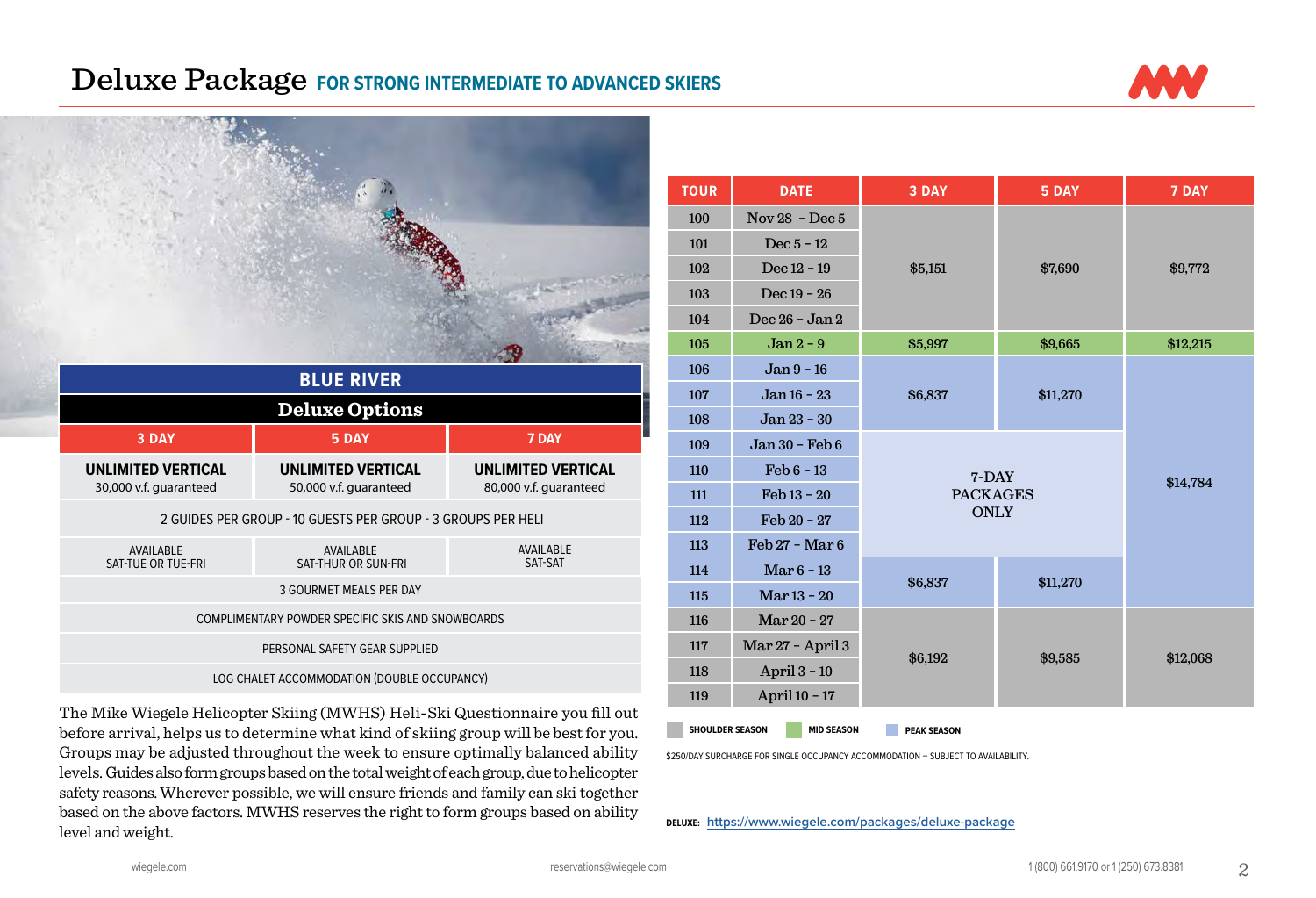## Super Elite 212 & Elite A-Star Packages **FOR EXPERT SKIERS & RIDERS**



\$9,840 \$12,782

ONLY \$17,738



If you are looking to accumulate some serious vertical and explore the reaches of our terrain, the Super Elite 212 and Elite A-Star packages are for you. These packages are for experienced skiers in good physical condition, looking to access more challenging terrain or for those who want to accumulate impressive vertical.

**SUPER ELITE 212: https://www.wiegele.com/[packages/super-elite-212-package](http://www.wiegele.com/packages/super-elite-212-package) ELITE A-STAR: https://www.wiegele.com/[packages/elite-a-star-package](https://www.wiegele.com/packages/elite-a-star-package)**

7-DAY

\$13,640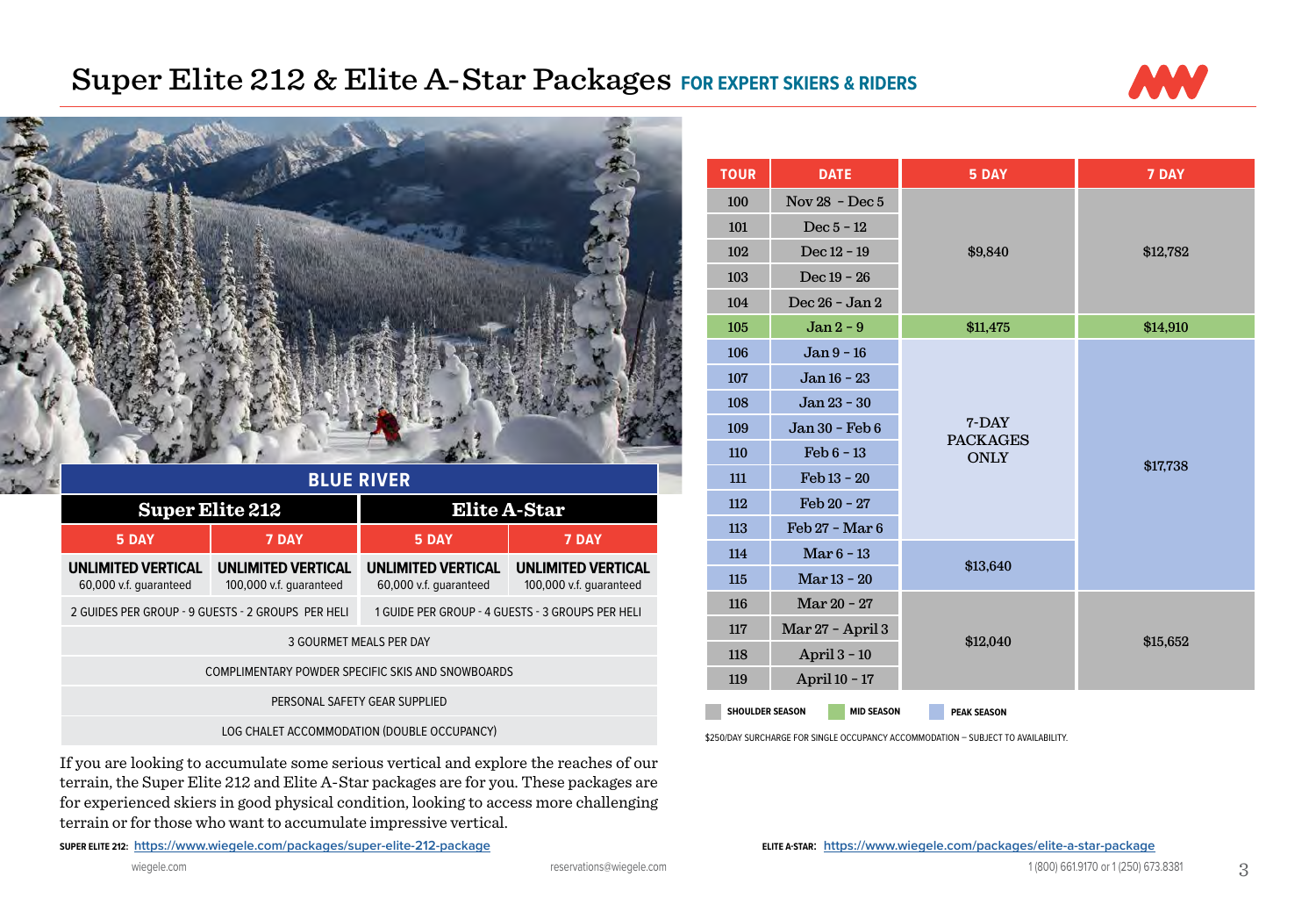## Private & Semi-Private **FOR HELI-SKIERS & BOARDERS OF ALL LEVELS**



|                     | <b>BLUE RIVER</b>                                 |                             |  |  |  |  |
|---------------------|---------------------------------------------------|-----------------------------|--|--|--|--|
| Private A-Star      | Semi-Private A-Star                               | Private Bell-212            |  |  |  |  |
| 4 GUESTS<br>1 GUIDE | UP TO 8 GUESTS - 2 GROUPS<br>1 GUIDE PER GROUP    | UP TO 10 GUESTS<br>2 GUIDES |  |  |  |  |
|                     | 3 GOURMET MEALS PER DAY                           |                             |  |  |  |  |
|                     | COMPLIMENTARY POWDER SPECIFIC SKIS AND SNOWBOARDS |                             |  |  |  |  |
|                     | PERSONAL SAFETY GEAR SUPPLIED                     |                             |  |  |  |  |
|                     | LOG CHALET ACCOMMODATION (SINGLE OCCUPANCY)       |                             |  |  |  |  |

|             |                      | Private A-Star             |             | Semi-PrivateA-Star                  |              | <b>Private Bell-212</b>             |             |
|-------------|----------------------|----------------------------|-------------|-------------------------------------|--------------|-------------------------------------|-------------|
| <b>TOUR</b> | <b>DATE</b>          | 5 DAY                      | 7 DAY       | 5 DAY                               | 7 DAY        | 5 DAY                               | 7 DAY       |
| 100         | Nov $28$ - Dec 5     |                            |             |                                     |              |                                     |             |
| 101         | Dec $5 - 12$         |                            |             |                                     |              |                                     |             |
| 102         | Dec $12 - 19$        | \$61.845                   | \$80,402    | \$103,960                           | \$135,142    | \$126.485                           | \$164,430   |
| 103         | Dec $19 - 26$        | $*(6h/4h)$                 | $*(9h/6h)$  | $*(10h/6h)$                         | $*(14h/8h)$  | $*(6h/4h)$                          | $*(9h/6h)$  |
| 104         | Dec 26 - Jan 2       |                            |             |                                     |              |                                     |             |
| 105         | $Jan 2 - 9$          |                            |             |                                     |              |                                     |             |
| 106         | Jan 9 - 16           | \$83.765                   |             | \$133.475                           |              | \$154,990                           |             |
| 107         | Jan 16 - 23          | $*(8h/5h)$                 |             | $*(15h/9h)$                         |              | $*(8h/5h)$                          |             |
| 108         | Jan 23 - 30          |                            |             |                                     |              |                                     |             |
| 109         | Jan 30 - Feb 6       |                            |             |                                     |              |                                     |             |
| 110         | $\text{Feb } 6 - 13$ | 7-DAY                      | \$108,892   | 7-DAY                               | \$173,516    | 7-DAY                               | \$201,481   |
| 111         | Feb 13 - 20          | PACK-                      | $*(11h/7h)$ | PACK-<br><b>AGES</b><br><b>ONLY</b> | $*(20h/12h)$ | PACK-<br><b>AGES</b><br><b>ONLY</b> | $*(11h/7h)$ |
| 112         | Feb 20 - 27          | <b>AGES</b><br><b>ONLY</b> |             |                                     |              |                                     |             |
| 113         | Feb 27 - Mar 6       |                            |             |                                     |              |                                     |             |
| 114         | Mar $6 - 13$         |                            |             |                                     |              |                                     |             |
| 115         | Mar 13 - 20          |                            |             |                                     |              |                                     |             |
| 116         | Mar 20 - 27          |                            |             |                                     |              |                                     |             |
| 117         | Mar 27 - April 3     | \$75,765                   | \$98,497    | \$127,270                           | \$165,445    | \$140,205                           | \$182,259   |
| 118         | April $3 - 10$       | $*(8h/5h)$                 | $*(11h/7h)$ | $*(15h/9h)$                         | $*(20h/12h)$ | $*(8h/5h)$                          | $*(11h/7h)$ |
| 119         | April 10 - 17        |                            |             |                                     |              |                                     |             |

Guests choose Private packages for unparalleled flexibility, comfort and freedom. In consultation with your guide and pilot, you can ski/ride as much or as little as you wish each day. Semi-Private packages place two groups with each helicopter – while preserving the flexibility and freedom of Private packages.

**SHOULDER SEASON PEAK SEASON** 

**\*FLYING TIME FOR PRIVATE & SEMI-PRITVATE:** HOURS INCLUDED/HOURS GUARANTEED **SEMI-PRIVATE:** HOURS INCLUDED/HOURS GUARANTEED **ADDITIONAL FLYING TIME: BELL 212:** \$5,480/H – A-STAR: \$3,510/H **\*\***ONLY 7-DAY PACKAGES AVAILABLE DURING HIGH SEASON

**PRIVATE PACKAGES: https://www.wiegele.com[/packages/private-package](https://www.wiegele.com/packages/private-package)**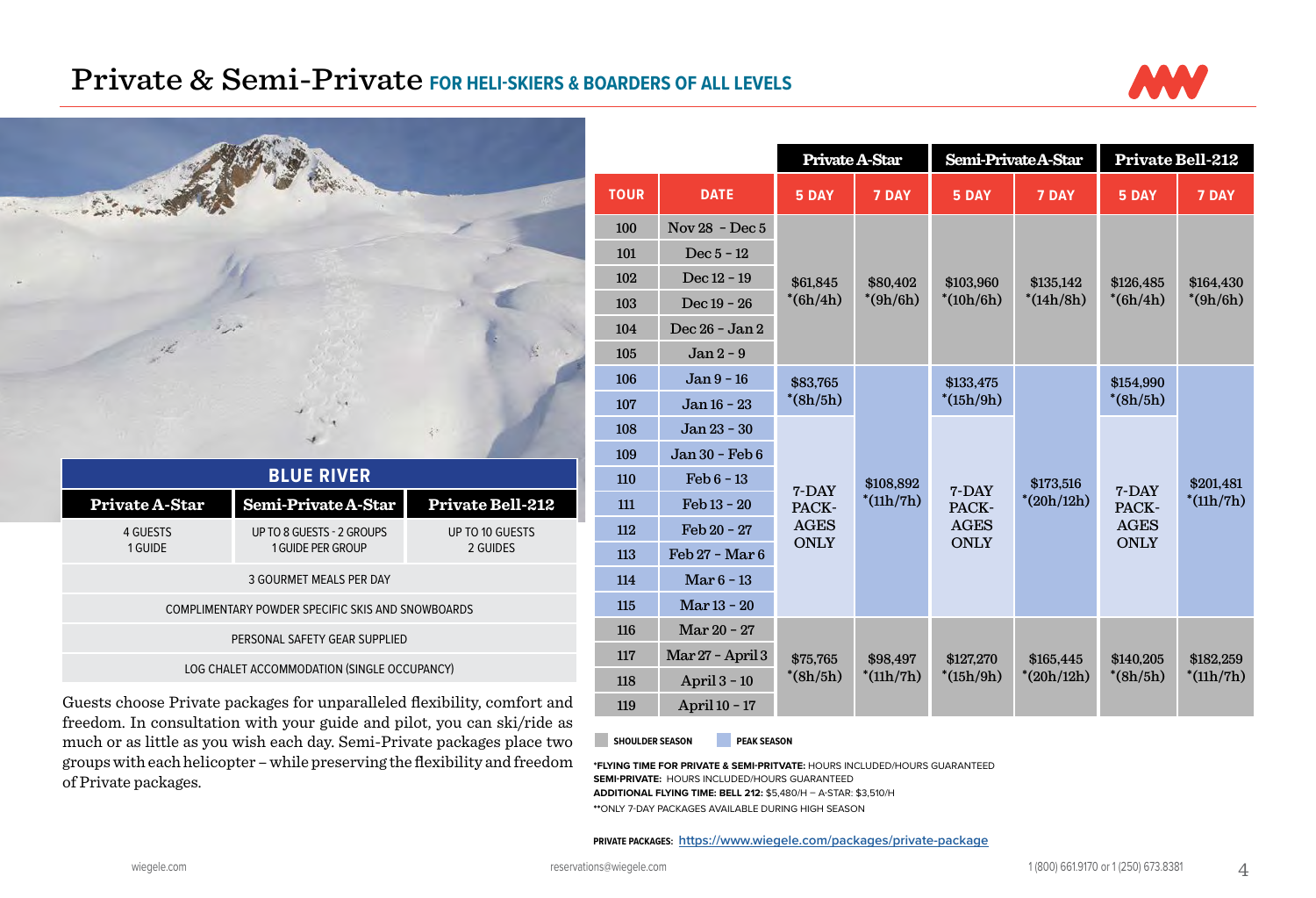## Intro to Off-Piste **OUR HELI-CAT PACKAGE**

### **BLUE RIVER**

#### **UNLIMITED VERTICAL**

1 GROUP OF UP TO 12 SKIERS/BOARDERS WITH UP TO 2 CERTIFIED GUIDES IN THE SNOW CAT

#### 3 GOURMET MEALS PER DAY

PERSONAL SAFETY GEAR AND COMPLIMENTARY POWDER SPECIFIC SKIS AND SNOWBOARDS SUPPLIED

#### LOG CHALET ACCOMMODATION (DOUBLE OCCUPANCY)

| <b>TOUR</b> | <b>DATE</b>          | <b>1 DAY CAT</b> | <b>1 DAY CAT &amp; 6 DAY HELI</b> |
|-------------|----------------------|------------------|-----------------------------------|
| 100         | Nov 28 - Dec $5$     |                  |                                   |
| 101         | Dec $5 - 12$         |                  |                                   |
| 102         | Dec 12 - 19          | \$845            | \$9,219                           |
| 103         | Dec 19 - 26          |                  |                                   |
| 104         | Dec 26 - Jan 2       |                  |                                   |
| 105         | $Jan 2 - 9$          | \$957            | \$11,431                          |
| 106         | Jan 9 - 16           |                  |                                   |
| 107         | Jan 16 - 23          |                  |                                   |
| 108         | Jan 23 - 30          |                  |                                   |
| 109         | Jan 30 - Feb 6       | \$1,062          |                                   |
| 110         | $\text{Feb } 6 - 13$ |                  | \$13,734                          |
| 111         | Feb 13 - 20          |                  |                                   |
| 112         | Feb 20 - 27          |                  |                                   |
| 113         | Feb 27 - Mar 6       |                  |                                   |
| 114         | Mar $6 - 13$         |                  |                                   |
| 115         | Mar 13 - 20          |                  |                                   |
| 116         | Mar 20 - 27          |                  |                                   |
| 117         | Mar 27 - April 3     |                  |                                   |
| 118         | April 3 - 10         | \$927            | \$11,690                          |
| 119         | April 10 - 17        |                  |                                   |



## Special Programs

#### **FREQUENT FLYERS**

Heli-ski more and save more. Save 10% on your second trip of the season, 15% on your third and get a serious 20% off on your fourth trip.

#### **REBOOKING INCENTIVE PLAN**

By paying a deposit while on-site or within two weeks of departure, you can reserve your seat for next season, at this year's rate.

#### **CHRISTMAS FAMILY HOLIDAY PACKAGE**

When one adult is booked into our Deluxe or Elite programs, up to two kids 12 years old and under, can enjoy our Kids Cat-Ski program for free. Children 13 years old and older receive a 10 % discount on our Deluxe and Elite packages.

#### **GROUP DISCOUNT**

Bring a full group in Deluxe or Elite and receive a 10% group discount.

SHOULDER SEASON MID SEASON PEAK SEASON SINGLE OCCUPANCY ACCOMMODATION SURCHARGE \$250 PER-DAY - SUBJECT TO AVAILABILITY INTRO TO OFF-PISTE: https://www.wiegele.com/[packages/intro-to-off-piste](https://www.wiegele.com/packages/intro-to-off-piste)

[wiegele.com](http://www.wiegele.com) and the servations of the servations of the computations of the servations of the computations of the servations of the computations of the servations of the computations of the computations of the computation

**NW** 

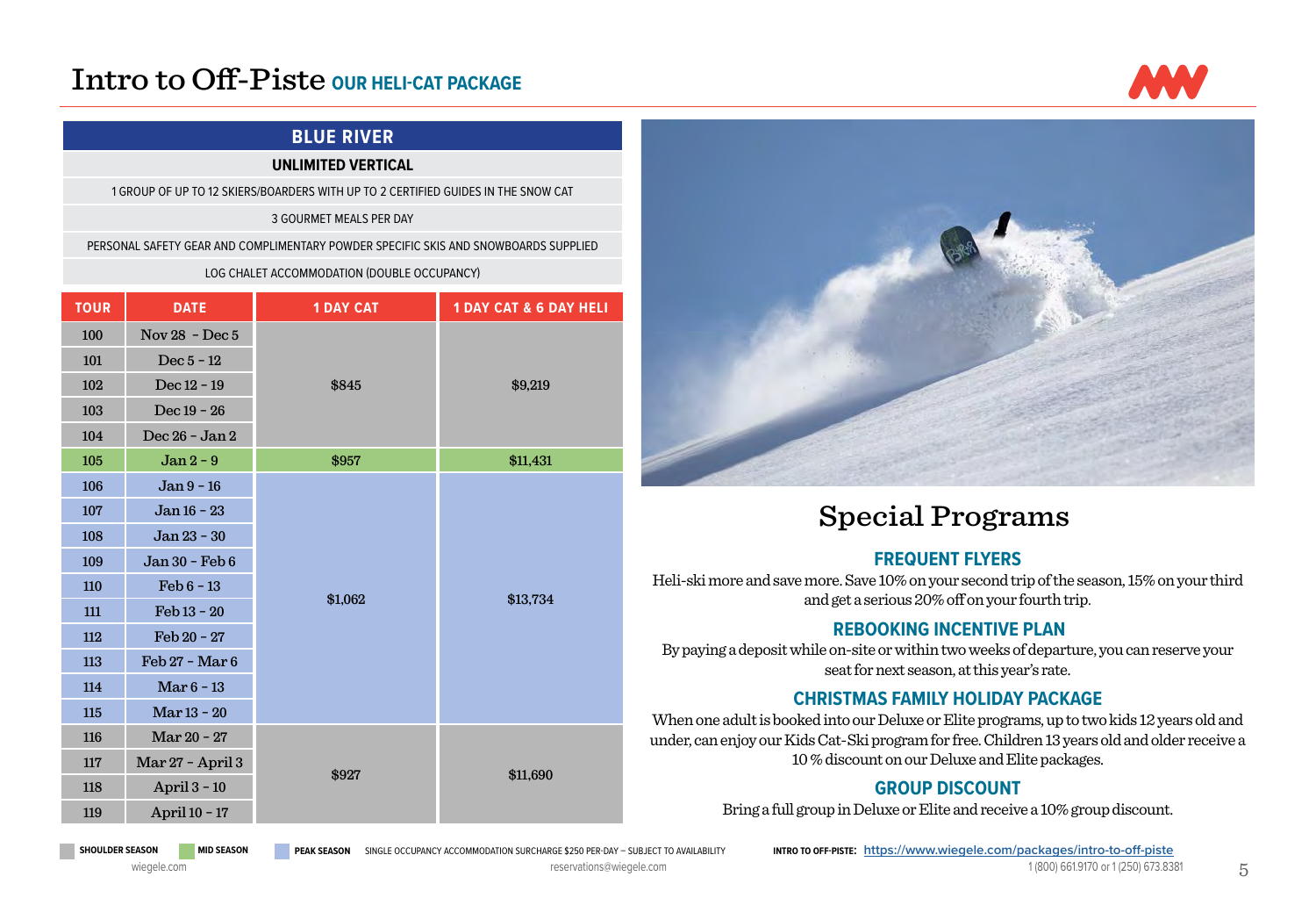## Albreda Lodge **THE CROWN JEWEL OF THE MONASHEES**





Inspired by the old lodges of Europe, Albreda Lodge was handcrafted from massive timers and sits 45 km north of Blue River, making it our jumping off point for the most rewarding and challenging terrain. With 17 private rooms and a two-bedroom suite with master bedroom, Albreda is the perfect escape for Private and Elite packages. From the fitness room, sauna and climbing wall to the fully stocked ski shop, gourmet chefs and in-house massage therapist, Albreda Lodge is fully equipped to satisfy the most discerning taste.

**ALBREDA SUITE:** A luxury two-bedroom suite, which includes a master bedroom with a fireplace, a large living room with a fireplace, a kitchen and two private balconies, for ultimate privacy.

**ALBREDA SUITE UPGRADE:** \$2,100/week

| Albreda<br>lodge |                       | <b>RATESARE</b><br><b>BASEDPER</b><br><b>PERSON</b> | <b>RATESARE BASED PER</b><br><b>HELICOPTER</b> |                                 |                                                |
|------------------|-----------------------|-----------------------------------------------------|------------------------------------------------|---------------------------------|------------------------------------------------|
| <b>TOUR</b>      | <b>DATE</b>           | <b>ELITE</b><br>7DAY                                | <b>PRIVATE</b><br><b>BELL 212</b>              | <b>PRIVATE</b><br><b>A-STAR</b> | <b>SEMI</b><br><b>PRIVATE</b><br><b>A-STAR</b> |
| 106              | $Jan 9 - 16$          | \$19,019<br>unlimited<br>vertical<br>included       |                                                |                                 |                                                |
| 107              | Jan 16 - 23           |                                                     |                                                |                                 |                                                |
| 108              | Jan 23 - 30           |                                                     |                                                |                                 |                                                |
| 109              | Jan 30 - Feb 6        |                                                     |                                                |                                 |                                                |
| 110              | $\text{Feb } 6 - 13$  |                                                     | \$207,417                                      | \$112,098                       |                                                |
| 111              | $\text{Feb} 13 - 20$  |                                                     | $*(11h/7h)$                                    | $*(11h/7h)$                     | \$178,619<br>$*(20h/12h)$                      |
| 112              | $\text{Feb } 20 - 27$ |                                                     |                                                |                                 |                                                |
| 113              | Feb 27 - Mar 6        |                                                     |                                                |                                 |                                                |
| 114              | Mar $6-13$            |                                                     |                                                |                                 |                                                |
| 115              | $Mar 13 - 20$         |                                                     |                                                |                                 |                                                |
| 116              | Mar 20 - 27           |                                                     |                                                |                                 |                                                |

**PEAK SEASON** ALL ALBREDA PACKAGES ARE BASED ON SINGLE OCCUPANCY.

**\*FLYING TIME FOR PRIVATE & SEMI-PRIVATE:** Hours Included/Hours Guaranteed **\*ALLOCATED FLYING TIME FOR PRIVATE & SEMI-PRIVATE PACKAGES:**  ADDITIONAL FLYING TIME: Bell 212: \$5,480/h – A-Star: \$3,510/h

**ALBREDA LODGE: https://www.wiegele.com[/properties/albreda-lodge](https://www.wiegele.com/properties/albreda-lodge)**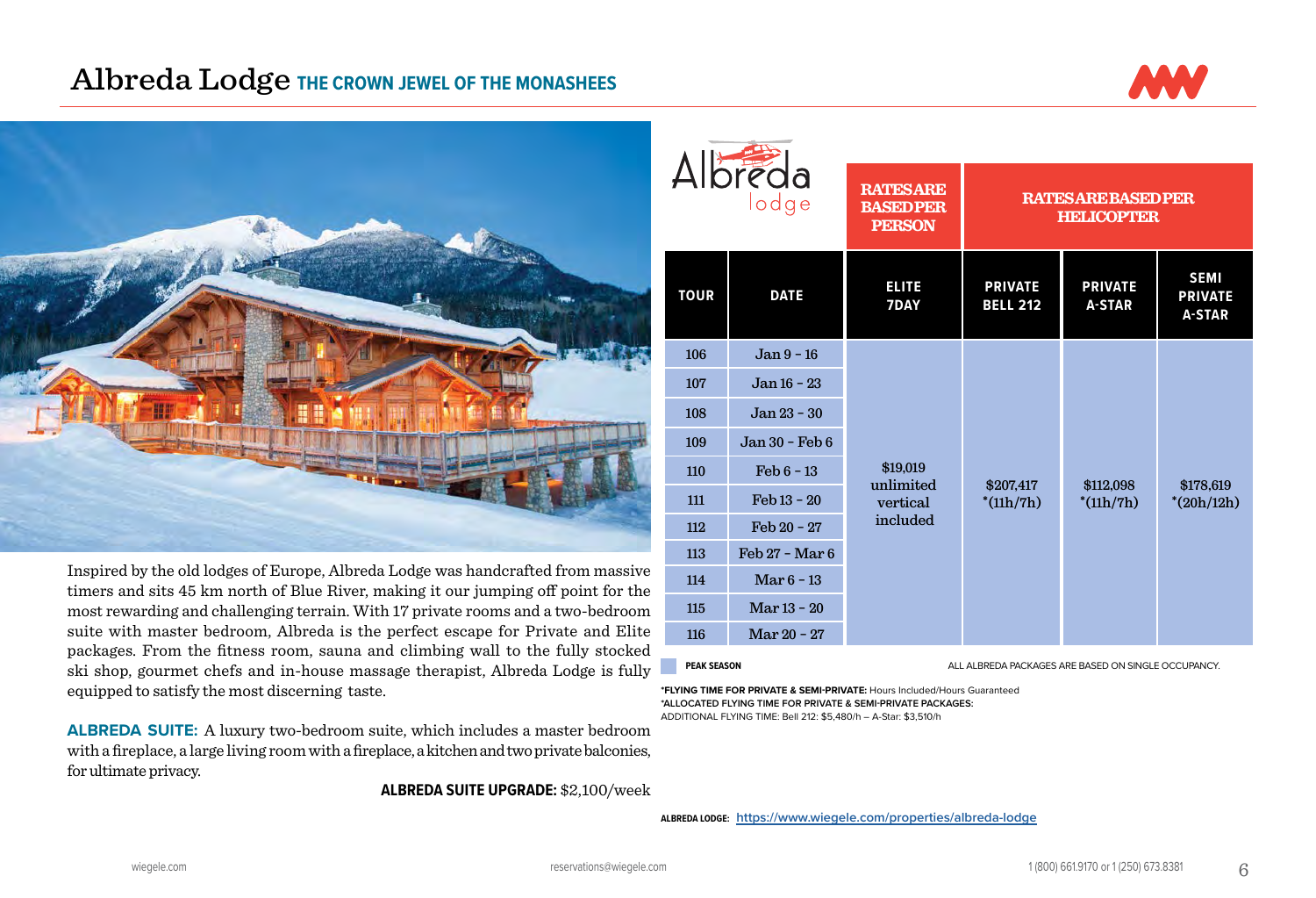## **Blue River ACCOMODATION UPGRADES**





#### **BAVARIAN HOUSE**

The six-bedroom Bavarian Estate House, is one of the most exquisite examples of log craftsmanship in Blue River. The Estate is the perfect accommodation for guests in search of refined luxury, a private setting, personalized service and a unique location for their groups' heli-skiing adventure. Rejuvenate after an adventurous day enjoying deep powder, with lavish comforts; including stone fireplaces and a private spa. Having a private chef and server is an added bonus.

**SUPPLEMENT:** \$12,000

#### **CABANA**

A self-contained three-bedroom luxury chalet with a steam room, fully equipped kitchen, living room and dining area. The Cabana can be booked with the Bavarian House or individually.

**SUPPLEMENT:** \$6,000





#### **ELEANOR LAKE ESTATE**

Located along Eleanor Lake, steps away from the MWHS Heli-Ski Village – this beautifully handcrafted three to four bedroom, 9,000 square foot log manor was originally custom designed for the Wiegele family. It offers breathtaking views of Eleanor Lake and is lavishly equipped with a master suite, private spa, gym, office, stone fireplace, library, vaulted ceilings, industrial kitchen appliances and private heli-pad. Meals can be prepared exclusively by a private chef and served in your own luxury dining room.

**SUPPLEMENT:** \$10,000